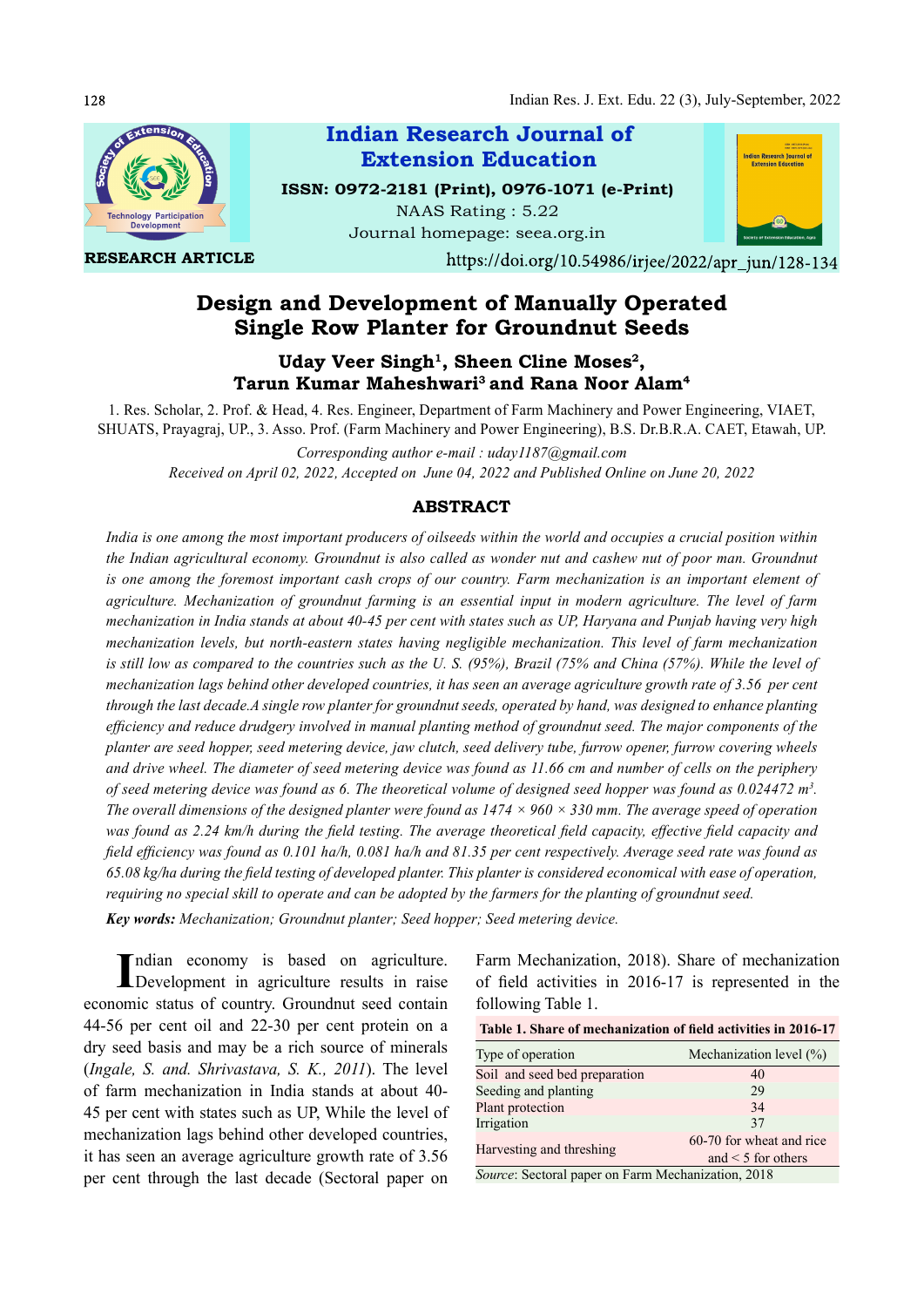Indian Res. J. Ext. Edu. 22 (3), July-September, 2022

The traditional system also has the limitations of uneven depth of seed placement, delay in covering seeded rows, slow ground coverage, and high labor requirement (100-125 man h/ha for cereals and about 250 man h/ha for groundnut). The availability of a low-cost, easy to use mechanical planter for small-scale farmers could alleviate these problems substantially, and will also help to take care of timely seeding and reduce the farmers' drudgery. (Awadhwal and Babu, 1994).

Seed planting machine is a device which helps in the sowing of seeds in the desired position hence assisting the farmers in saving time and money. The basic objective of planting operation is to place the seed in rows at desired depth and spacing, cover the seeds with soil and supply proper compaction over the seed. A farmer may sow at desired seed rate but interrow and intra-row distribution of seeds are likely to be uneven leading to bunching and gaps within the field. (Upadhyaya et al., 2017)

The cost price of imported planters has gone beyond the purchasing power of most of our farmers. This project work focused on the planning and fabrication of a operated by hand planter sowing for various crop seed that's cheap, easily affordable by the agricultural farmers. They concluded that the need of a poor and small land farmer has fulfilled by the manual operated seed planter. The farmers can easily and effectively plant their seed in the field by these planters. (Khan et al., 2015).

The timely seeding is important in rain fed farming. Delayed sowing beyond normal window period prolongs growing, causing moisture stress on maturing crops. With the current seeding practices, farmers are unable to sow the crop at appropriate time because the conventional devices are slow in operation, and require high labour cost, thereby increasing cost of production. Mostly unskilled labours drop the seed resulting in gaps and bunching of plants during a row which ends up in non-uniform cropping. The nonuniform cropping creates imbalance in utilization of nutrients and moisture which results in reduction in crop productivity.

Keeping the view to mechanize the farming system of groundnut and to overcome drudgery due to manual dibbling of groundnut, manually operated single row planter was designed and developed for the sowing of groundnut seeds.

#### METHODOLOGY

The planter for groundnut seeds was designed and developed at the Department of Farm Machinery and Power Engineering, Vaugh Institute of Agricultural Engineering and Technology (VIAET), SHUATS, Naini, Prayagraj, UP. The planning of components of this planter includes Main frame, drive wheel, furrow covering wheel, seed hopper, seed metering device, furrow opener, handle. the planning consideration is described below with following heads:

## Design and development of manually operated single row planter:

Design considerations: The design of operated by hand multi-crop planter supported the subsequent considerations.

- The simple fabrication of component parts.
- The safety of the operator.
- The operation of the machine should be simple for little scale or rural farmers.
- The materials available locally were utilized in the fabrication of the all components.
- Availability and price of the materials for construction.
- Easy to work both male and feminine are often operated.

 Easy to operate for both male and female worker. Main frame : Frame was designed in such a manner that is suitable to bear all possible loads during operation of machine. Angle of size 35 x 35 x 3 mm was used. The 2 piece of 250 mm and 2 pieces of 610 mm were welded on 1 piece of 370 mm. Front width of frame was 193mm. Middle width of frame was 370 mm and rear width was 360mm.

Handle: The handle of a manual groundnut planter was developed and fabricated to push the planter. MS steel circular pipe of 200mm diameter was used for handle. The handle was fastened to the frame. Length of the handle is calculated based on average standing elbow height of operator. So, the average standing elbow height is the 100cm. Distance of wheel centre from the operator (for operator height of 95-105 cm) in operating condition is that the 115 cm. So, the angle of inclination  $(\theta_k)$  with the horizontal is as

$$
an\theta_h = \frac{a_1}{a_2}
$$

Where,  $a_i$ = height of centre of wheel to the elbow (cm), a <sup>2</sup>= horizontal distance between the normal to the centre of wheel and normal to the elbow line (cm). The average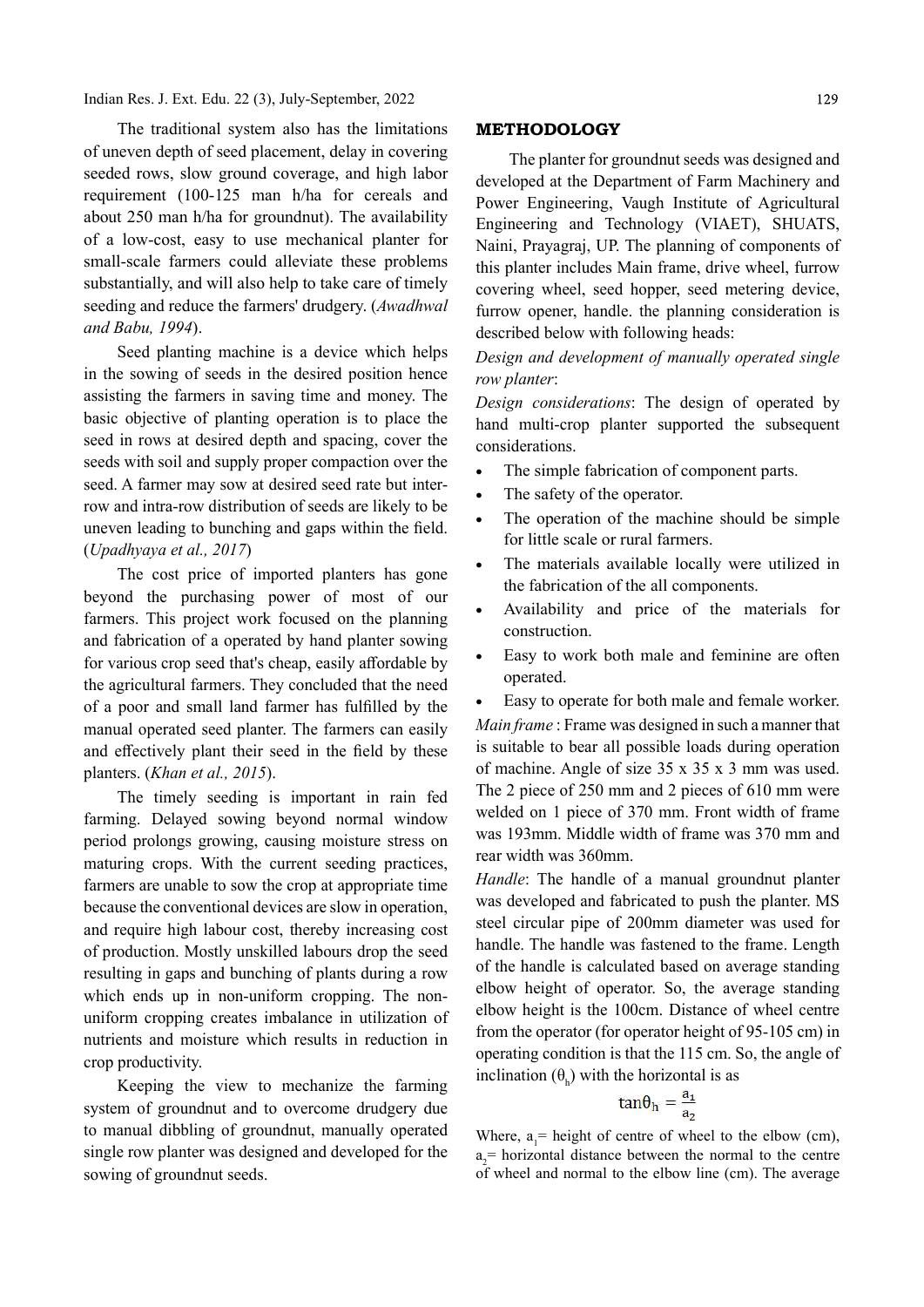

# Fig. 1 Developed view of seed hopper of planter

elbow height at standing position of male worker of Allahabad is 98.23 cm. (Swarn et al., 2014).

Seed Hopper : A seed amount stored in the seed hopper is determined by its size. A 2 mm M.S. flat sheet was selected for the fabrication of seed hopper and folded in U-shape shown in figure 1. The capacity of seed hopper was 11.13kg, but it maintained 4 to 5 kg groundnut seed for the experimental purpose. Opening of 30×25 mm was provided to discharge the groundnut seed to the seed delivery tube. Overall dimension of seed box was 380×280×260 mm. According to the design consideration, seed hopper was designed and developed.

Seed metering device : Seed metering device is the most important part of the manually operated planter. The seed rate and seed spacing was regulated by metering device. The metering device should have sufficient holes to fall optimum seeds without any overlapping of seed in the soil. At the time of design of the seed metering device the first most important thing is that how many cells is required for correct seed spacing. Now the other thing is that what would be the diameter of the seed metering device. So, the diameter of the seed metering device was calculated by following equation (Sharma and Mukesh, 2010)

$$
D_m = \frac{V_r}{\pi N_r}
$$

The number of cells on the metering device for sowing of groundnut was obtained with the help of following equation (Sharma and Mukesh, 2010)

No. of cells on periphery of metering device  $=$   $\frac{\pi \times D_g}{i \times X}$ Where,  $D<sub>g</sub>$ =Diameter of ground wheel (cm),





Fig. 2. Developed view of seed metering device with 6 cells

i= speed ratio,

 $X =$  plant to plant distance (cm) in groundnut crop.

The speed ratio and plant to plant distance was selected as 1 and 20 cm respectively.

Furrow covering cum press wheel: A set of two inclined wheels made up of MS plate of 1.5mm thick were used for closing the furrow as well as for compressing the soil at seed root zone just after it touches the ground after passing through the dropping seed tube. One pair of press wheel of diameter of 350 mm and width of 70 mm was fabricated.

Adjustable row marker: The adjustable row marker was fabricated in the manual groundnut planter assists the operator in maintaining more exact or consistent row spacing.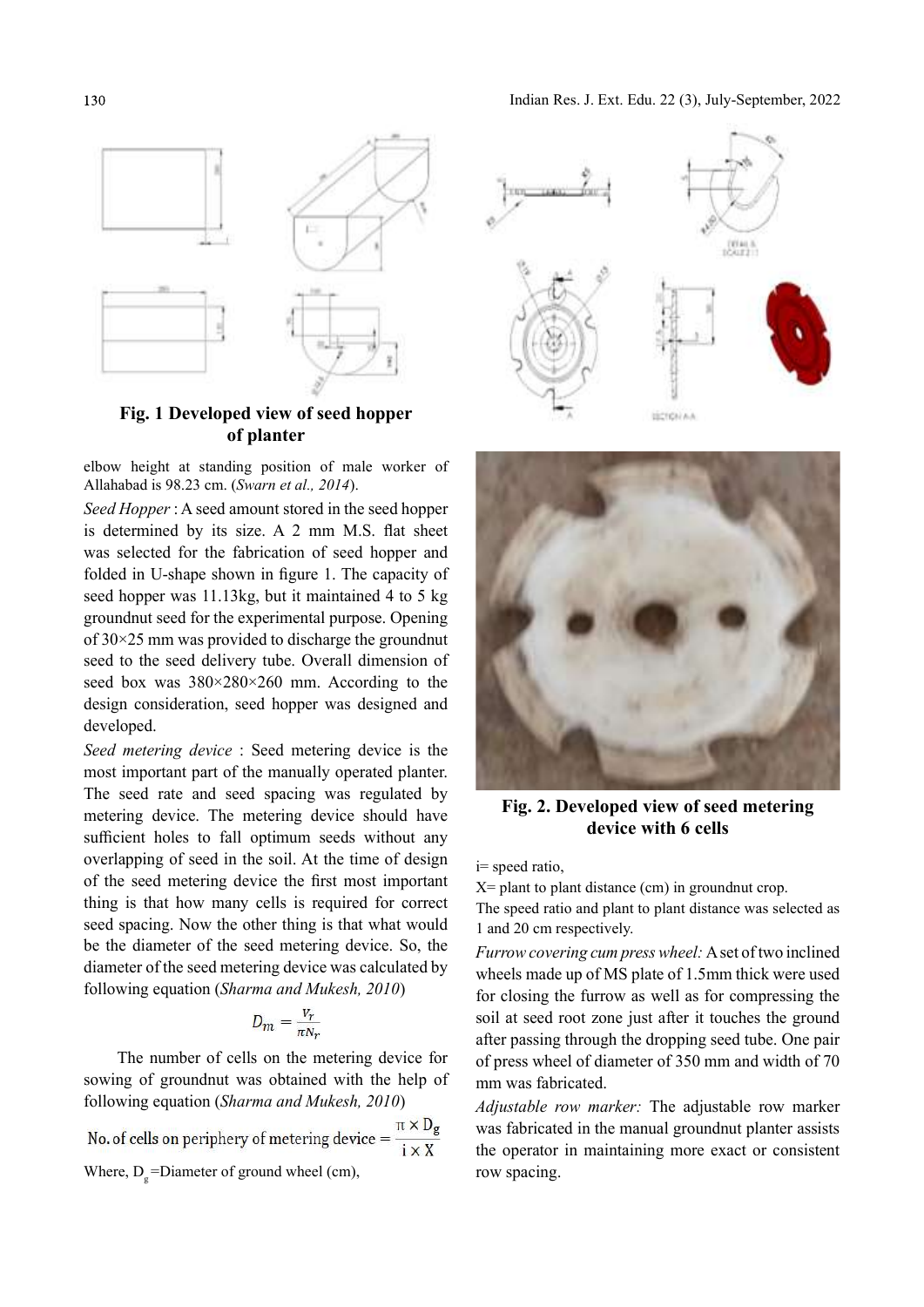Indian Res. J. Ext. Edu. 22 (3), July-September, 2022

Front wheel with lugs: One drive wheel was designed for manual groundnut planter. The 350 mm diameter front wheel was fabricated with lugs on its circumference to enhance grip and prevent slippage during planting. The length, breadth, and thickness of lugs were 60, 10, and 10 mm, respectively. The mild steel flat bar was used as fabrication material.

Power developed by the operator of machine : Power of useful work done by an average human on the drive machine is given by (Campbell, 1990)

$$
Hp = 0.35 - 0.092\log t
$$

Where,  $t =$  operation time in minutes.

Now, on the average a person can work on the sector 2-4 hour's continuous. Hence the power developed by the operator is  $0.13 - 0.16$  hp. Now if we take working time four hours then the power developed by a human is

$$
HP = 0.35 - 0.092 \times \log 240 = 0.35 - 0.092 \times 1.60 = 0.13 \text{hp}
$$

Now we all know that developed power by a sequence drive is:

$$
Hp = \frac{Push Force (kgf) \times Speed of Machine (m/s)}{75}
$$

The Average operating speed of the machine is 2.0 km/h (0.56 m/s). The push force was calculated as 17.41 kgf by the equation (2.5)

Power transmission system of manually operated planter for groundnut seeds : The planter was operated manually to form it cost effective. Power is transmitted from the transported wheel to the seed metering wheel through pintle chain. Since an influence  $(hp)$ transmitted in manual seed planter is extremely low. So, for the amplification of the facility for desired power requirement of seed metering device, a sequence sprocket system was used which have two chain sprockets of multi speed ratio. The chain length is calculated by the following equation (Sharma and Mukesh, 2010).

$$
m = \frac{2C}{p} + \frac{Z_1 + Z_2}{2} + \frac{Z_2 - Z_1}{Znp}
$$

Where,

 $m =$  number of chain links,

 $C$  = centre to centre distance between two sprockets (mm),  $P =$  Chain pitch (mm),  $Z_1$  and  $Z_2$  are the number of teeth in the driver sprocket and driven sprocket respectively.

$$
m = \frac{2 \times 260}{13} + \frac{14 + 28}{2} + \frac{(28 - 14)^2}{2 \times 3.14 \times 13}
$$
  
= 40+21+2.4=63.4 \approx 63 links

Length of chain =  $m \times m \times p = 63 \times 13 = 819$ mm=81.9 cm

Performance evaluation of developed planter : Developed manual planter was tested for its

performance in the farm machinery laboratory as well as in the field of  $10m \times 5m$  size at Agriculture Farm, SHUATS, Prayagraj, UP (Testing code IS., 1971).

Laboratory test : The following test was conducted in the laboratory:

a) Metering Test, Calibration, Seed damage determination test, Uniformity of Seeding.

Field tests : The planter was operated in the field to test the following:

- a) Field Operation, Placement, Power Requirement: Field Efficiency and Labour Requirement:
- b) Suitability and Soundness of Construction

## Procedure for laboratory testing :

Laboratory calibration: The planter was set on flat and levelled surface. Bricks were placed under the frame so that the ground wheels could be rotated freely. The poly bag was tagged at lower end of seed tube for collecting seeds. Drive wheel was marked at one point with chalk and it was rotated for 50 revolutions. The area covered in 50 revolutions of the drive wheel of groundnut planter was calculated theoretically. The quantity of seed collected 50revolutions of drive wheel in tagged bag was weighed on the electronic balance and seed rate was determined as

$$
\text{lead rate } \left(\frac{\text{kg}}{\text{ha}}\right) = \frac{\text{WS} \times \text{NR}}{50 \times 1000}
$$

Where:

WS= Weight of collected seed (g) in 50 revolutions

NR= Number of revolutions of drive wheel required to cover one ha

Mechanically damaged seed : A machine was operated in the sand bed, prepared in the farm machinery laboratory, to sow the seed on the sand bed surface. After operation the 50 seeds were picked manually for the observation of visible seed damage. The seeds which were liberated out of seed tube were examined for visible damage. The test was carried out for groundnut seed (Oduma et al., 2014).

$$
Seed damage \,\% = \frac{Total\, no.\, of \, damaged\, seed}{Total\, no.\, of\, seeds} \times 100
$$

Seeding uniformity: This test was carried out to ensure the uniformity of metering of the seed. For this the sand bed method was used. An artificial levelled fine sand bed of 25 cm deep and 10 m in length was prepared and width was 1.5 m. The planter was allowed to travel over this bed with furrow openers or seed tubes lowered as near to the top surface of the bed as possible. The number of seeds dropped was observed and average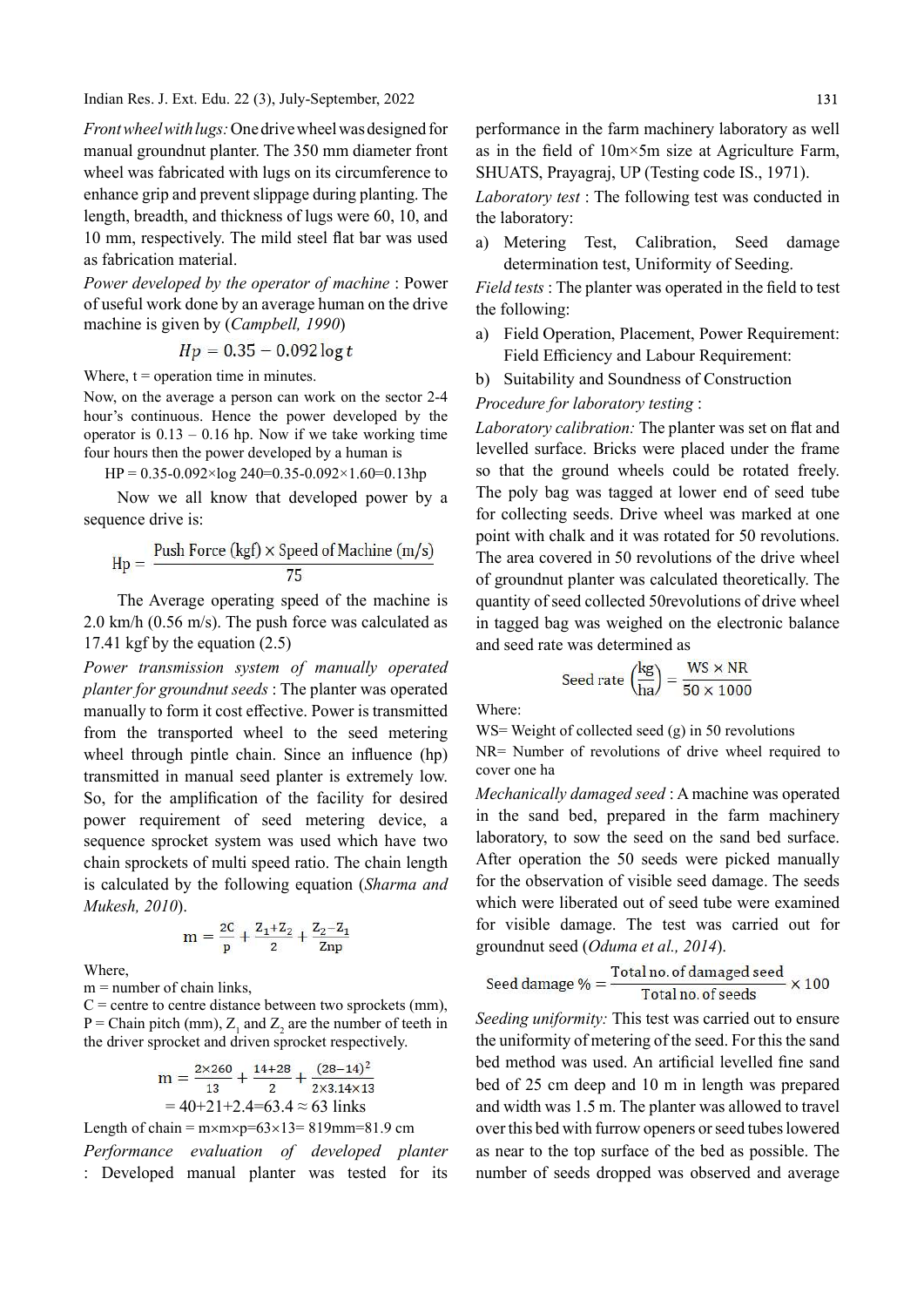distance between two seeds was also observed for each meter of bed length. The test was repeated five times.

Field performance evaluation of manual driven single row planter :

improved performance during operation. If the speed is higher than the required speed, it causes greater damage to the seeds and reduces seed-to-seed distance in the row; nevertheless, if the pace is lower, the planter's efficiency is automatically reduced. So, for improved performance, regular walking was recommended. To calculate the real speed on the field, two 10 m markers were placed in the field. At least one person was supposed to stand at the first stop point after the planter started operating in order to record how much time it had taken to cross the 10 m distance. Five observations were made, and speed was estimated based on the experimental data recorded. The formula used as

Speed of operation, 
$$
km/h = \frac{Distance, m \times 18}{Time, s \times 5}
$$

Theoretical field capacity: The following formula was used to determine theoretical field capacity (Hossain, M.M., 2014)

Theoretical field capacity =  $\frac{W \times S}{10}$ 

Where,

 $W =$  width of operation,  $m$  and  $S = speed of operation, km/h$ Effective field capacity (Hossain, M.M., 2014)

Effective field capacity, ha/h =  $\frac{A}{T}$ 

Where.

 $A =$  Actual Field coverage (ha), and

 $T =$ Actual time of operation (h)

Field efficiency : The following formula was used to calculate field efficiency (Sahay, J., 2004).<br>Seed Metering Device

Field efficiency(%) = 
$$
\frac{\text{Effective field capacity, } \frac{\text{ha}}{\text{h}}}{\text{Theoretical field capacity} \frac{\text{ha}}{\text{h}}} \times 100
$$

Plant to plant spacing  $:$  After 15 DAS, the plant to plant spacing was measured as shown in figure 2.5 (b). Gear  $R$ A measuring tape was used to measure the distance between two successive seeds. A similar test was performed five times randomly selected spots.

Plant Populations : The number of plants were count per square meter by using the wooden frame of 1-square meter in the field randomly placing the frame

at five times in the selected spot in the experimental field shown in figure  $2.5$  (c). This experiment was performed after 15 DAS. The plant population per hectare was determined by using the formula:

Speed of operation: The planter's speed is critical for Plant Population/ha = No. of plants/m<sup>2</sup>  $\times$  10000

Planting depth: After 15 days of seeding, three rows were chosen at random from research plot, and the seedling was picked up from the soil and measured the depth of seed placement by using scale.

## RESULTS AND DISCUSSION

A manually operated single row planter for groundnut seed was designed and it's all the components were fabricated and developed in the Farm Machinery Laboratory, Department of Farm Machinery and Power Engineering, VIAET, SHUATS, Prayagraj, U.P.

Design and development of manual operated single row planter: The angle iron, MS sheet and nylon roll was used as fabrication material. The complete model of manually operated single row planter for groundnut seed are shown in the figure: 3.3. The complete specification of developed planter was studied and description is shown in the table 2. On the basis of design considerations, the pushing force for the developed planter was found as 17.41 kgf. The chain and sprocket power transmission system were selected and the length of chain was found as 81.90cm which was used to transmit the power from drive wheel to the seed metering device. Three spiral jaw type clutch

single row groundnut planter Components Description Overall Dimension (L×W×H)  $1474 \text{ mm} \times 960 \text{ mm} \times 330$ mm Furrow opener Shovel type (Reversible) Seed tube 1 and 1 and 1 and 1 and 1 and 1 and 1 and 1 and 1 and 1 and 1 and 1 and 1 and 1 and 1 and 1 and 1 and 1 and 1 and 1 and 1 and 1 and 1 and 1 and 1 and 1 and 1 and 1 and 1 and 1 and 1 and 1 and 1 and 1 and 1 and 1 Number of furrow opener 1 1 plate of 11.66 cm diameter with 6 cells on its periphery Drive Wheel 1 wheel of 350 mm diameter Power Transmission Chain and sprocket, bevel gear Gear Ratio 1 Jaw type Press cum furrow covering wheel 2, inclined wheel of 350 mm diameter Seed Box 1 and 1 and 1 and 1 and 1 and 1 and 1 and 1 and 1 and 1 and 1 and 1 and 1 and 1 and 1 and 1 and 1 and 1 and 1 and 1 and 1 and 1 and 1 and 1 and 1 and 1 and 1 and 1 and 1 and 1 and 1 and 1 and 1 and 1 and 1 and 1 a Bearing and hub 6 and 2 Weight of planter 32 kg Source of power 1 man

Table 2. Specification of Manually operated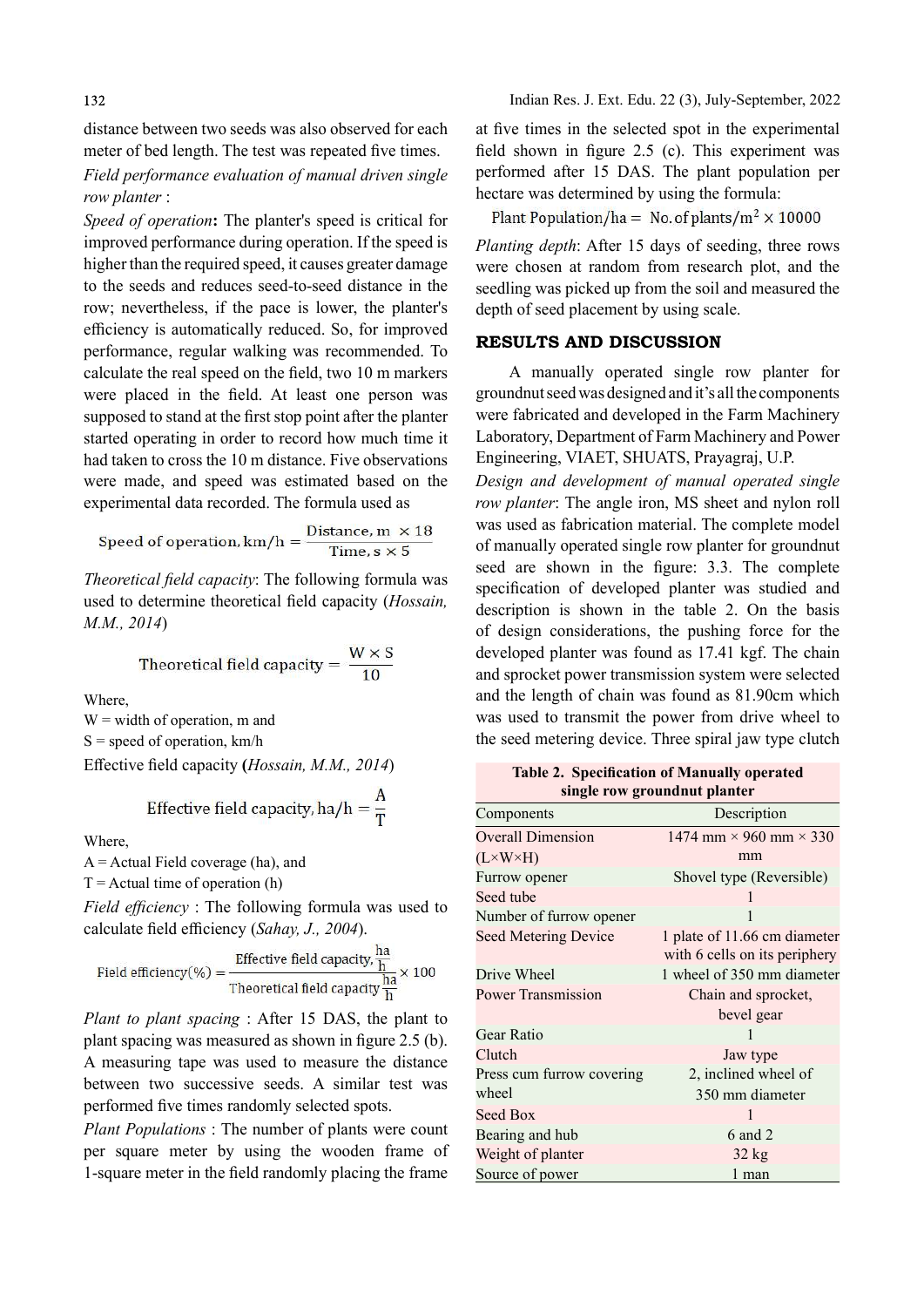Indian Res. J. Ext. Edu. 22 (3), July-September, 2022

was selected and used in the power train to engage and disengage the power from drive wheel and seed<br>metering device. On the basis of design considerations and disengage the power from drive wheel and seed<br>metering device. On the basis of design considerations<br>and assumptions, the seed hopper was designed and metering device. On the basis of design considerations and assumptions, the seed hopper was designed and<br>developed and capacity of seed hopper was found as developed and capacity of seed hopper was found as 11.13 kg. The seed metering device was designed and developed by using the nylon and the diameter of the seed metering was found as 11.66cm and 6 cells was found on its periphery for seed picking and metering into the soil. The components of the planter such as<br>main frame, seed hopper, seed metering device, jaw<br>clutch, seed delivery tube, furrow opener, power<br>transmission system, furrow covering wheels and drive<br>wheel, were de main frame, seed hopper, seed metering device, jaw clutch, seed delivery tube, furrow opener, power transmission system, furrow covering wheels and drive  $\frac{3}{4}$ <br>wheel were designed and developed in the laboratory wheel, were designed and developed in the laboratory.  $\frac{10}{9}$   $\frac{4}{3}$ <br>The complete specifications are shown in the Table 2 The complete specifications are shown in the Table 2.  $\frac{3}{4}$ <br>Laboratory Testing of Manual Driven Single Row Laboratory Testing of Manual Driven Single Row<br>Planer: The developed planter was tested in the Farm<br>Machinery Laboratory, Department of Farm Machinery Planer: The developed planter was tested in the Farm Machinery Laboratory, Department of Farm Machinery  $\frac{1}{2}$  0 and Power Engineering, SHUATS, Prayagraj, U.P.

Figure 5 shows the seed rate per hectare which was calibrated in the laboratory. The average seed rate was found as 60.82 kg/ha at quarter fill level of seed seed rate was found as 65.03 kg/ha. At full fill level



Fig. 4. Isometric, Top, Front and Right view of designed manually operated planter for groundnut seeds



Fig. 7. Uniformity of seed spacing of manually operated single row planter for groundnut seeds

of seed hopper, the average seed to seed spacing was found as 66.40 kg/ha. Figure 6 shows the seed damage percentage which was tested in the laboratory. The average seed damage percentage was found as 2.8, 4.8 and 4.4 per cent at quarter fill level of seed hopper and at speed of 1.5, 2.0, and 2.5 kmph respectively. At half fill level of seed hopper, the average seed damage percentage was found as 3.6, 5.2 and 6.0 per cent at a speed of 1.5, 2.0, and 2.5 kmph respectively. At full fill level of seed hopper, the average seed damage percentage was found as 4.4, 5.6 and 6.8 per cent at a speed of 1.5, 2.0, and 2.5 kmph respectively. Figure 7 shows the uniformity of seed spacing was tested by the sand bed method in the laboratory. The average seed to seed spacing was found as 20.1cm, 20.2cm and